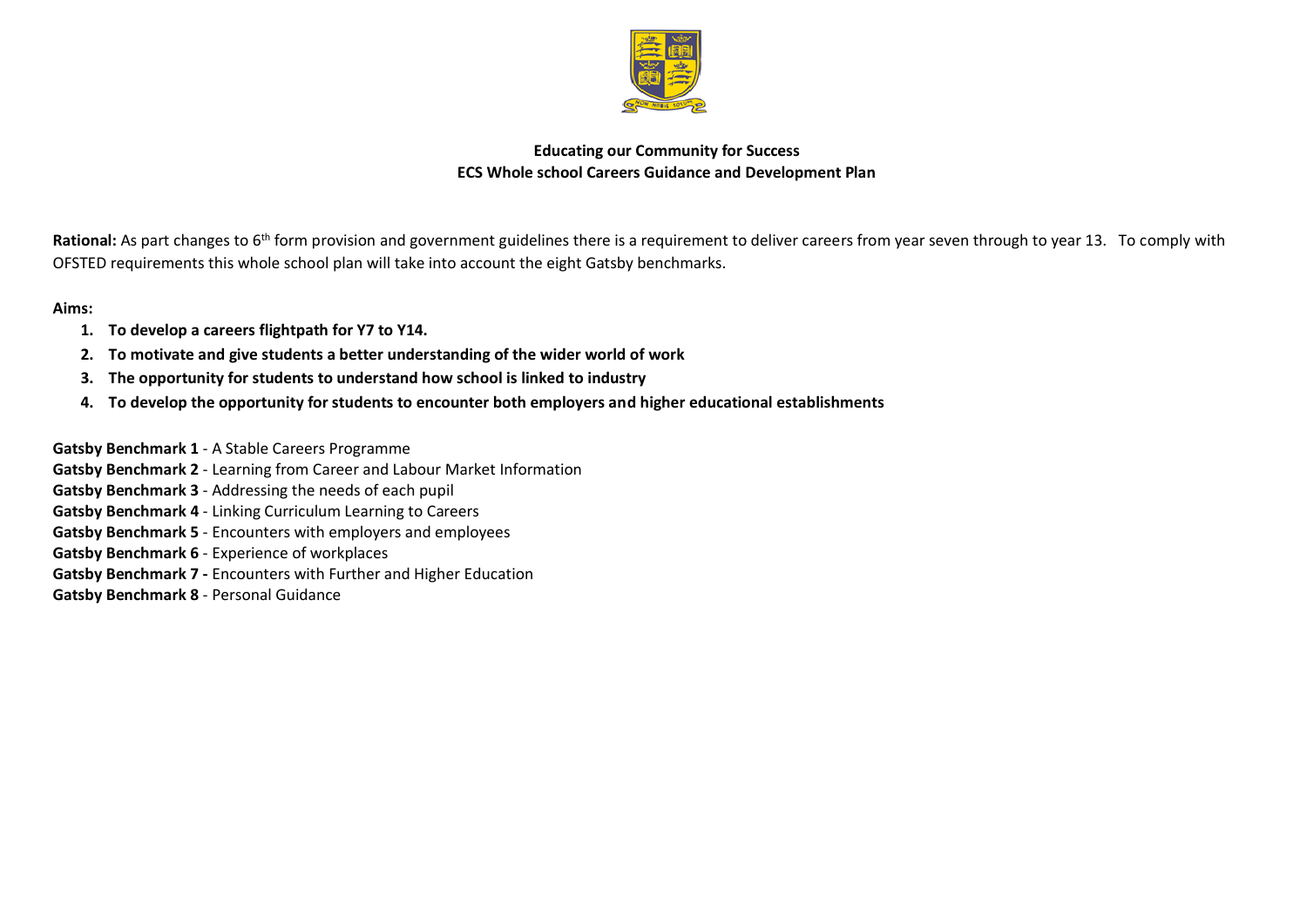|                   | <b>Link to SPP</b>                                                                                                                                                                                                                                                                                                                                                                                                                                                                                                      |                            |                                                                            |                                |                                                                                                                                                                                                        |
|-------------------|-------------------------------------------------------------------------------------------------------------------------------------------------------------------------------------------------------------------------------------------------------------------------------------------------------------------------------------------------------------------------------------------------------------------------------------------------------------------------------------------------------------------------|----------------------------|----------------------------------------------------------------------------|--------------------------------|--------------------------------------------------------------------------------------------------------------------------------------------------------------------------------------------------------|
|                   | Working together to further improve attainment, achievement and progress of pupils                                                                                                                                                                                                                                                                                                                                                                                                                                      |                            |                                                                            |                                |                                                                                                                                                                                                        |
|                   | Working together to further improve pupil's attitudes towards learning, behaviour and attendance                                                                                                                                                                                                                                                                                                                                                                                                                        |                            |                                                                            |                                |                                                                                                                                                                                                        |
| <b>Year Group</b> | <b>Actions</b>                                                                                                                                                                                                                                                                                                                                                                                                                                                                                                          | <b>How to Deliver</b>      | Who                                                                        | When                           | <b>Gatsby Benchmark</b>                                                                                                                                                                                |
| <b>Year Seven</b> | Assembly to introduce the students to<br>the careers advisor and careers plan<br>for their year group. Deliver a<br>presentation guiding them through<br>the registration and login process for<br>the careers website.                                                                                                                                                                                                                                                                                                 | Assembly                   | <b>Careers Advisor</b>                                                     | <b>Spring Term</b>             | <b>Gatsby Benchmark 1 - A Stable Careers</b><br>Programme                                                                                                                                              |
|                   | Give all students access to an<br>independent and impartial careers<br>information utilising a career's<br>website (e.g., Start Profile). Students<br>to be given the instruction<br>presentation giving details on how to<br>complete their personal profile as<br>homework. This will be their first<br>introduction to understanding about<br>different career opportunities. They<br>will continue to research and develop<br>this over the year. The objective is to<br>raise awareness by gaining<br>information. | Tutor time and<br>homework | <b>Careers Advisor</b><br>/tutor teams                                     | <b>Spring Term</b>             | <b>Gatsby Benchmark 1 - A Stable Careers</b><br>Programme, Gatsby Benchmark 2 -<br>Learning from Career and Labour Market<br>Information & Gatsby Benchmark 3 -<br>Addressing the needs of each pupil. |
|                   | Careers Lesson - Barclays Life Skills<br>$\bullet$<br>SEND student lesson plan on Listening<br>and communication.                                                                                                                                                                                                                                                                                                                                                                                                       | Tutor time                 | Careers Advisor to<br>supply lesson plan,<br>teaching staff to<br>deliver. | Spring &<br><b>Summer Term</b> | Gatsby Benchmark 3 - Addressing the<br>needs of each pupil. Gatsby Benchmark 4:<br>Linking Curriculum Learning to Careers                                                                              |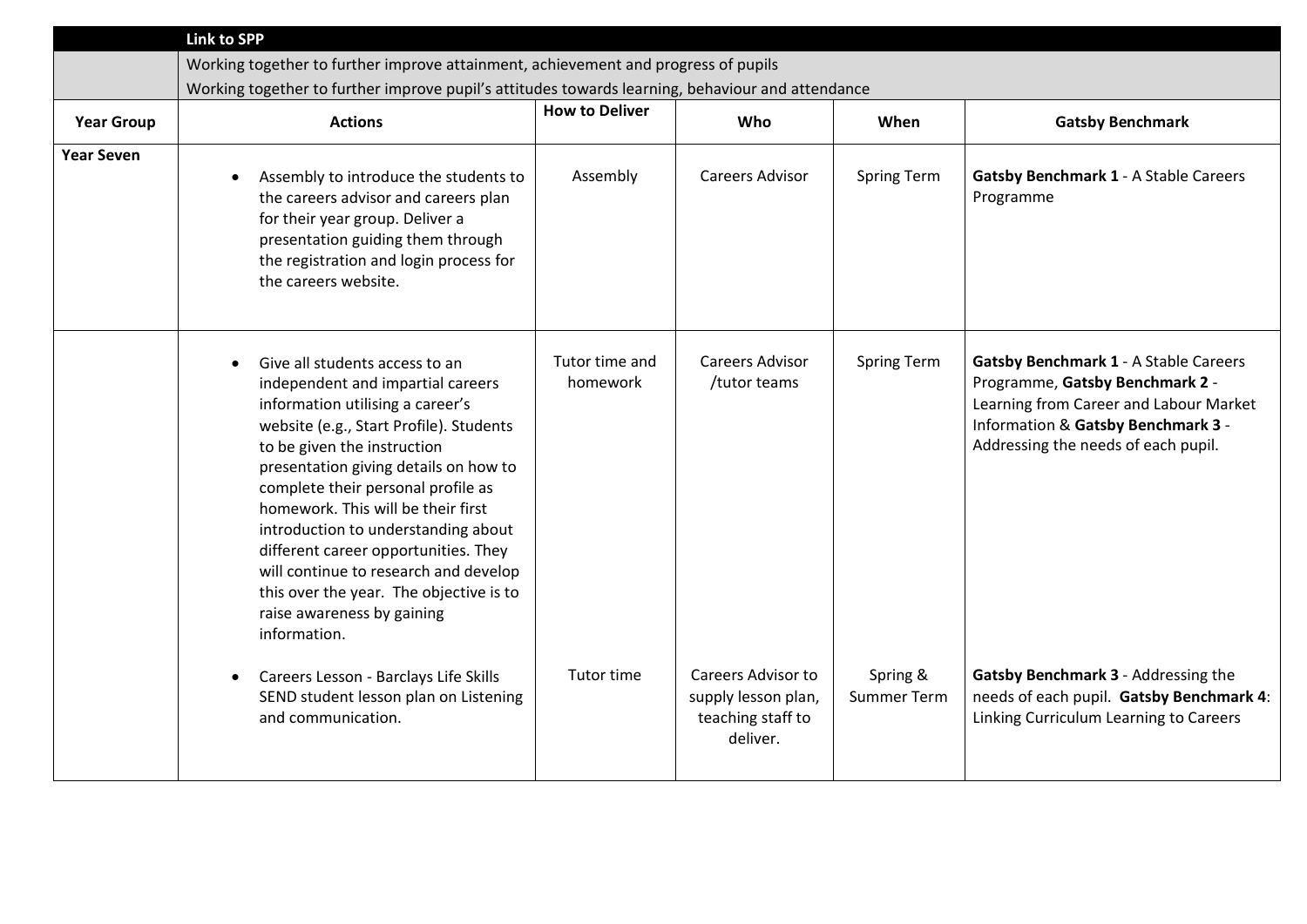| <b>Year Eight</b> |           | Assembly to introduce the students to<br>the careers advisor and careers plan<br>for their year group. Deliver a<br>presentation guiding them through<br>the registration and login process for<br>the careers website.                                                                                                                                                                                                                                                                                | Assembly                  | Careers Advisor                                     | <b>Spring Term</b> | <b>Gatsby Benchmark 1 - A Stable Careers</b><br>Programme                                                                                                                                              |
|-------------------|-----------|--------------------------------------------------------------------------------------------------------------------------------------------------------------------------------------------------------------------------------------------------------------------------------------------------------------------------------------------------------------------------------------------------------------------------------------------------------------------------------------------------------|---------------------------|-----------------------------------------------------|--------------------|--------------------------------------------------------------------------------------------------------------------------------------------------------------------------------------------------------|
|                   | $\bullet$ | Options Process - deliver presentation<br>to students linking GCSE options to<br>careers. Provide information for the<br>options booklet that includes<br>information on industries with links to<br>labour markets.                                                                                                                                                                                                                                                                                   | Assembly/Tutor<br>time    | Careers Advisor &<br>Year 8 Progress<br>Lead/tutors | <b>Spring Term</b> | <b>Gatsby Benchmark 1 - A Stable Careers</b><br>Programme, Gatsby Benchmark 2 -<br>Learning from Career and Labour Market<br>Information                                                               |
|                   | $\bullet$ | Careers Talks - Workshops on<br>employability skills learning how to<br>develop life skills that can be<br>transferred to different careers, this<br>would be delivered by employers such<br>as the Ministry of Defence. Labour<br>market awareness would be delivered<br>by employers such as CGI.                                                                                                                                                                                                    | Career's week<br>assembly | Careers Advisor &<br><b>External Providers</b>      | <b>Spring Term</b> | Gatsby Benchmark 2 - Learning from<br>Career and Labour Market Information, &<br>Gatsby Benchmark 5 - Encounters with<br>employers and employees.                                                      |
|                   | $\bullet$ | Give all students access to an<br>independent and impartial careers<br>information utilising a career's<br>website (e.g., Start Profile). Students<br>to be given the instruction<br>presentation giving details on how to<br>complete their personal profile as<br>homework. Students will have access<br>to research information and videos on<br>how to choose the right GCSE option<br>including how they are linked to<br>careers. The objective is to raise<br>awareness by gaining information. | Online                    | Careers Advisor                                     | <b>Spring Term</b> | <b>Gatsby Benchmark 1 - A Stable Careers</b><br>Programme, Gatsby Benchmark 2 -<br>Learning from Career and Labour Market<br>Information & Gatsby Benchmark 3 -<br>Addressing the needs of each pupil. |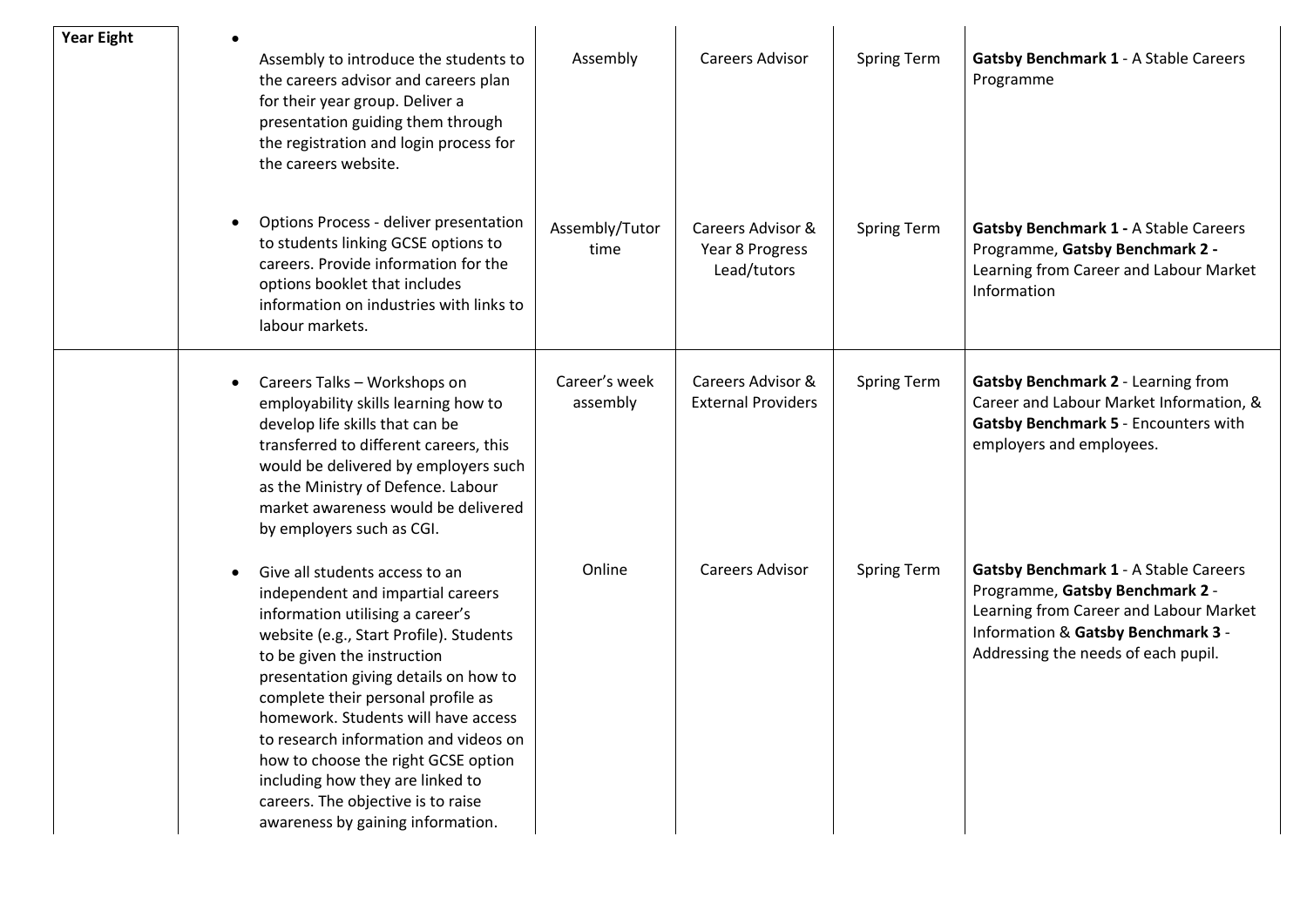|                  | Higher Education visits to Russell<br>$\bullet$<br>Group universities such as King's<br>College London.                                                                                                                                                       | Enrichment day<br>or careers week        | Careers Advisor &<br>Year 8 Progress<br>Lead/tutor team | Spring &<br><b>Summer Term</b>     | Gatsby Benchmark 7 - Encounters with<br>Further and Higher Education                                                                           |
|------------------|---------------------------------------------------------------------------------------------------------------------------------------------------------------------------------------------------------------------------------------------------------------|------------------------------------------|---------------------------------------------------------|------------------------------------|------------------------------------------------------------------------------------------------------------------------------------------------|
|                  | <b>Careers Group Interviews giving</b><br>$\bullet$<br>students advise on careers and<br>understanding how their GCSE<br>options can affect their future<br>careers.                                                                                          | Career's week                            | <b>Careers Advisor</b>                                  | Spring Term                        | Gatsby Benchmark 8 - Personal Guidance                                                                                                         |
|                  | Insight days at workplaces to<br>$\bullet$<br>companies such as CGI that offer<br>different career paths.                                                                                                                                                     | Career's<br>week/visits                  | <b>Careers Advisor</b>                                  | <b>Summer Term</b>                 | Gatsby Benchmark 6 - Experience of<br>workplaces                                                                                               |
|                  | Careers in Curriculum employers<br>$\bullet$<br>talks/ videos showing how STEM<br>subjects can be used in different jobs.                                                                                                                                     | Assembly/Tutor<br>time/<br>Career's week | Careers Advisor &<br><b>External Providers</b>          | <b>Summer Term</b>                 | Gatsby Benchmark 4: Linking Curriculum<br>Learning to Careers                                                                                  |
| <b>Year Nine</b> | The Brilliant Club works with schools<br>$\bullet$<br>and universities across the UK. They<br>mobilise the PhD community to<br>support students who are less<br>advantaged to access the most<br>competitive universities and succeed<br>when they get there. | Y9 SM's lead<br>visits                   | AG & T coordinator/<br><b>Careers Advisor</b>           | <b>Spring Term</b>                 | Gatsby Benchmark 7 - Encounters with<br>Further and Higher Education & Gatsby<br><b>Benchmark 4: Linking Curriculum Learning</b><br>to Careers |
|                  | Assembly to introduce the students to<br>$\bullet$<br>the careers advisor and careers plan<br>for their year group. Deliver a<br>presentation guiding them through<br>the registration and login process for<br>the careers website.                          | Assembly                                 | <b>Careers Advisor</b>                                  | <b>Spring Term</b>                 | <b>Gatsby Benchmark 1 - A Stable Careers</b><br>Programme                                                                                      |
|                  | Careers 1:1 Interviews, to specific<br>$\bullet$<br>students identified as needing<br>independent and impartial careers<br>advice.                                                                                                                            | One to one<br>interview as<br>needed     | <b>Careers Advisor</b>                                  | Autumn, Spring<br>& Summer<br>Term | Gatsby Benchmark 8 - Personal Guidance                                                                                                         |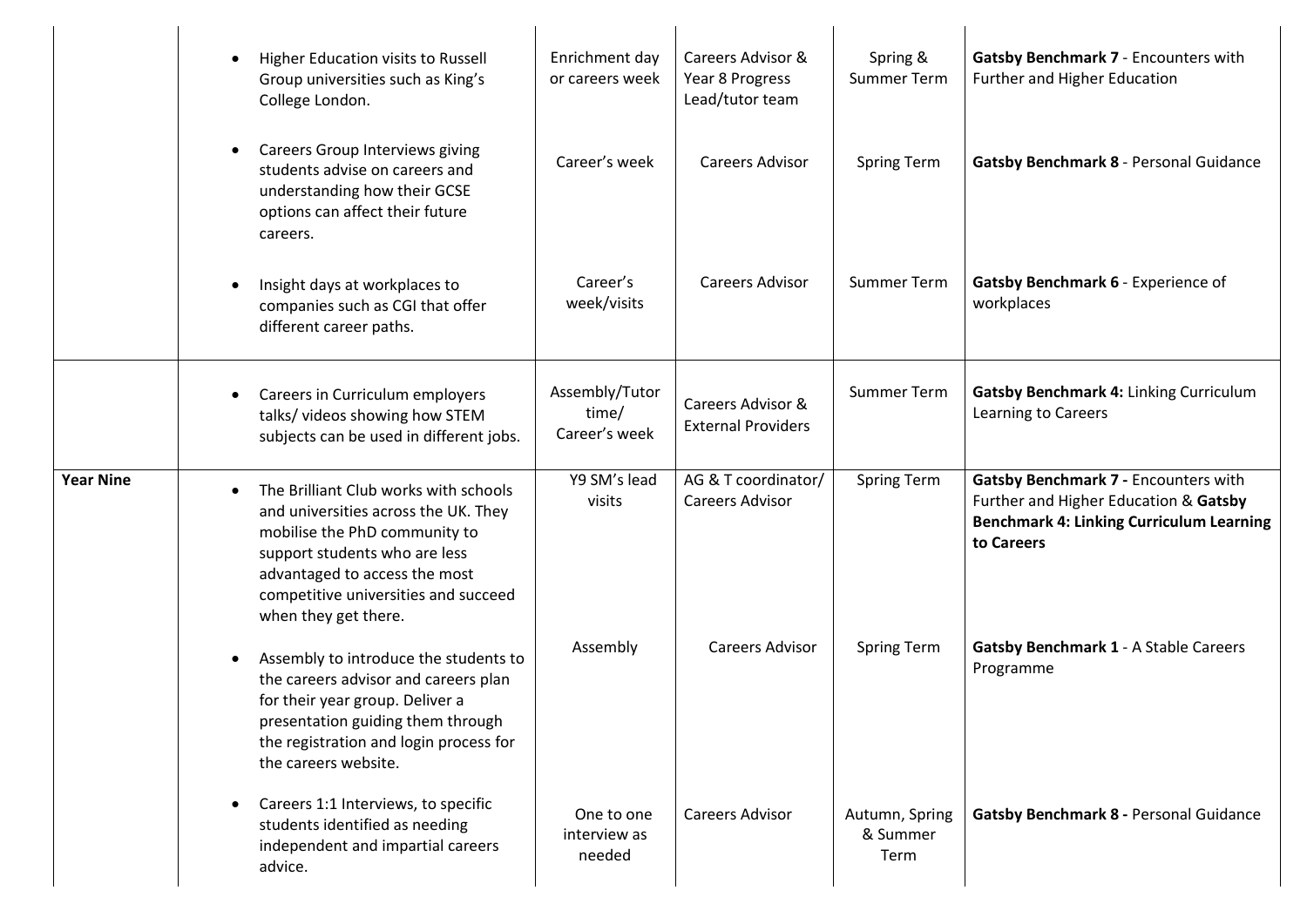| Give all students access to an<br>$\bullet$<br>independent and impartial careers<br>information utilising a career's<br>website (e.g., Start Profile). Students<br>to be given the instruction<br>presentation giving details on how to<br>complete their personal profile as<br>homework. They will be researching<br>and completing activities to help them<br>learn about the importance of skills<br>and how they can be transferred to<br>use in different industries. The<br>objective is to raise awareness by<br>gaining information. | Online                      | Careers Advisor                                | Spring Term                        | <b>Gatsby Benchmark 1 - A Stable Careers</b><br>Programme, Gatsby Benchmark 2 -<br>Learning from Career and Labour Market<br>Information & Gatsby Benchmark 3 -<br>Addressing the needs of each pupil. |
|-----------------------------------------------------------------------------------------------------------------------------------------------------------------------------------------------------------------------------------------------------------------------------------------------------------------------------------------------------------------------------------------------------------------------------------------------------------------------------------------------------------------------------------------------|-----------------------------|------------------------------------------------|------------------------------------|--------------------------------------------------------------------------------------------------------------------------------------------------------------------------------------------------------|
| Careers Talks - Workshops on finance,<br>$\bullet$<br>employability skills, labour market<br>awareness from banks such as HSBC.                                                                                                                                                                                                                                                                                                                                                                                                               | Careers<br>week/Assembly    | Careers Advisor &<br><b>External Providers</b> | Spring &<br><b>Summer Term</b>     | Gatsby Benchmark 2 - Learning from<br>Career and Labour Market Information, &<br>Gatsby Benchmark 5 - Encounters with<br>employers and employees                                                       |
| Higher Education visits to universities<br>$\bullet$<br>such as Queen Mary University of<br>London and Middlesex University.                                                                                                                                                                                                                                                                                                                                                                                                                  | Specific groups<br>to visit | Careers Advisor/<br>SM's                       | Spring &<br><b>Summer Term</b>     | Gatsby Benchmark 7 - Encounters with<br><b>Further and Higher Education</b>                                                                                                                            |
| Visits to Workplaces that are STEM<br>based such as SharkNinja.                                                                                                                                                                                                                                                                                                                                                                                                                                                                               | 6 students to visit         | Careers Advisor/SM                             | Spring &<br><b>Summer Term</b>     | Gatsby Benchmark 6 - Experience of<br>workplaces                                                                                                                                                       |
| Careers Notices via SMHW informing<br>$\bullet$<br>students of available upcoming<br>opportunities.                                                                                                                                                                                                                                                                                                                                                                                                                                           | Online                      | <b>Careers Advisor</b>                         | Autumn, Spring<br>& Summer<br>Term | <b>Gatsby Benchmark 1 - A Stable Careers</b><br>Programme                                                                                                                                              |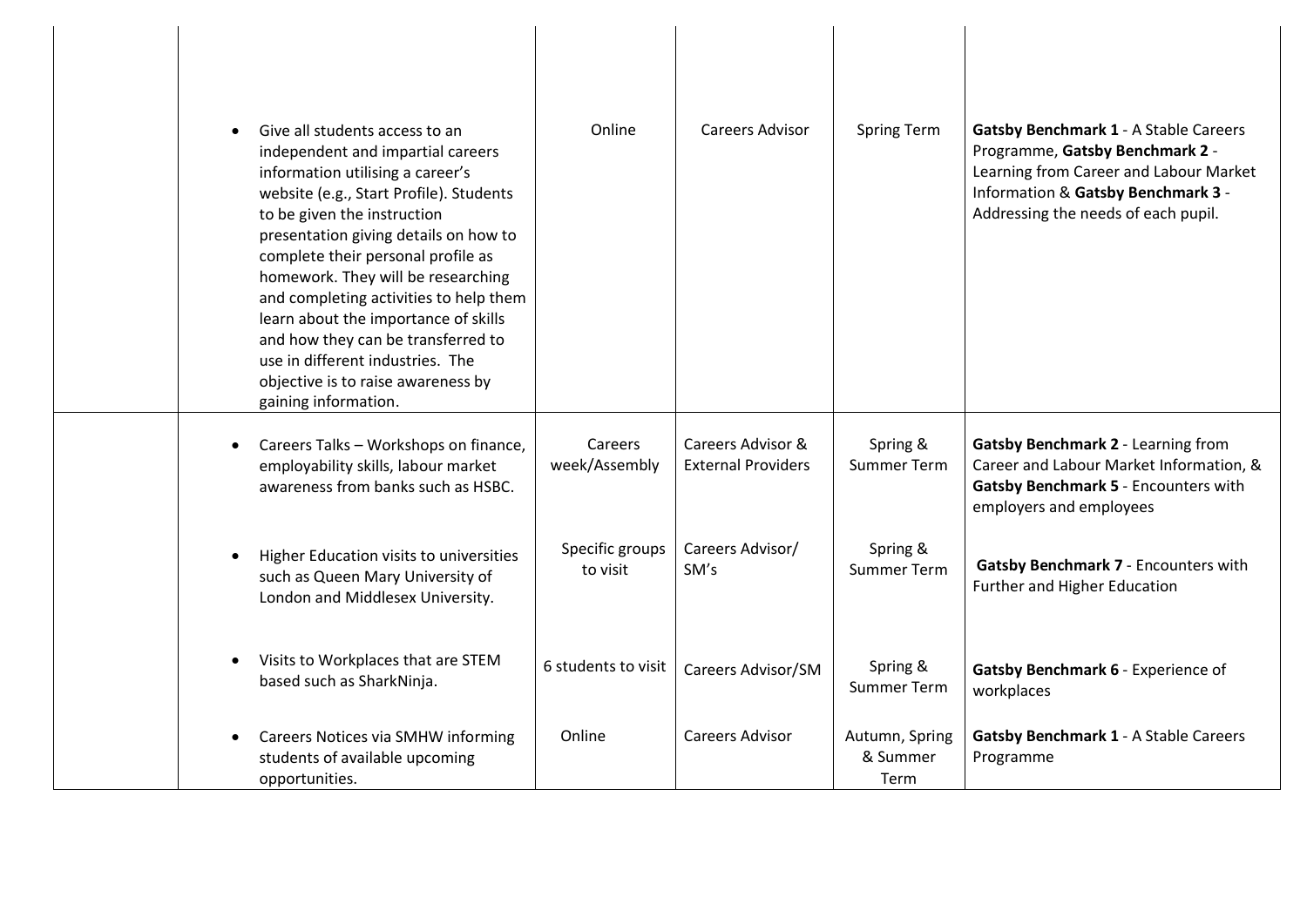| Year Ten | Assembly to introduce the students to<br>$\bullet$<br>the careers advisor and careers plan<br>for their year group. Deliver a<br>presentation guiding them through<br>the registration and login process for<br>the careers website.                                                                                                                                                                                         | Assembly/<br>Online                                                                     | <b>Careers Advisor</b>                                                  | <b>Spring Term</b>      | <b>Gatsby Benchmark 1 - A Stable Careers</b><br>Programme                                                                                                                                                           |
|----------|------------------------------------------------------------------------------------------------------------------------------------------------------------------------------------------------------------------------------------------------------------------------------------------------------------------------------------------------------------------------------------------------------------------------------|-----------------------------------------------------------------------------------------|-------------------------------------------------------------------------|-------------------------|---------------------------------------------------------------------------------------------------------------------------------------------------------------------------------------------------------------------|
|          | The Diana Mentoring Programme -<br>$\bullet$<br>volunteer employers will mentor and<br>share professional advice and<br>guidance, plus providing careers skills<br>training.                                                                                                                                                                                                                                                 | 22nd Feb runs<br>one hour a week<br>for 12 weeks for<br>20 students from<br>each campus | <b>Volunteer Mentors</b><br>with support from<br><b>Careers Advisor</b> | Spring Term             | <b>Gatsby Benchmark 1 - A Stable Careers</b><br>Programme, Gatsby Benchmark 2 -<br>Learning from Career and Labour Market<br>Information, Gatsby Benchmark 5 -<br>Encounters with employers and employees           |
|          | RISE Programme - will showcase skills<br>$\bullet$<br>and attributes pupils need in the<br>workplace, through a curriculum<br>linked carousel of challenges that will<br>test and engage students a to work<br>collaboratively and in ways that are<br>both familiar to a classroom and<br>relevant to the workplace.                                                                                                        | $22^{nd}$ Feb (8.35 am<br>till 12.05 pm)<br>Select Number of<br>students TBC.           | STEM coordinator/<br>Careers Advisor &<br>external providers            | <b>Spring Term</b>      | Gatsby Benchmark 2 - Learning from<br>Career and Labour Market Information,<br>Gatsby Benchmark 5 - Encounters with<br>employers and employees & Gatsby<br>Benchmark 2 - Linking curriculum learning<br>to careers. |
|          | Give all students access to an<br>$\bullet$<br>independent and impartial careers<br>information utilising a career's<br>website (e.g., StartProfile). Students<br>to be given the instruction<br>presentation giving details on how to<br>complete their personal profile as<br>homework. Learn about employability<br>skills, information on their next steps<br>into careers, research what specific<br>jobs would entail. | Online                                                                                  | <b>Careers Advisor</b>                                                  | Spring &<br>Summer Term | <b>Gatsby Benchmark 1 - A Stable Careers</b><br>Programme, Gatsby Benchmark 2 -<br>Learning from Career and Labour Market<br>Information & Gatsby Benchmark 3 -<br>Addressing the needs of each pupil.              |
|          | Visits to Workplaces such as an RAF<br>$\bullet$<br>base showing all the different types of<br>careers that are available working for<br>a large organisation.                                                                                                                                                                                                                                                               | Careers<br>week/Visits                                                                  | Careers Advisor/<br>SMs                                                 | <b>Summer Term</b>      | Gatsby Benchmark 6 - Experience of<br>workplaces                                                                                                                                                                    |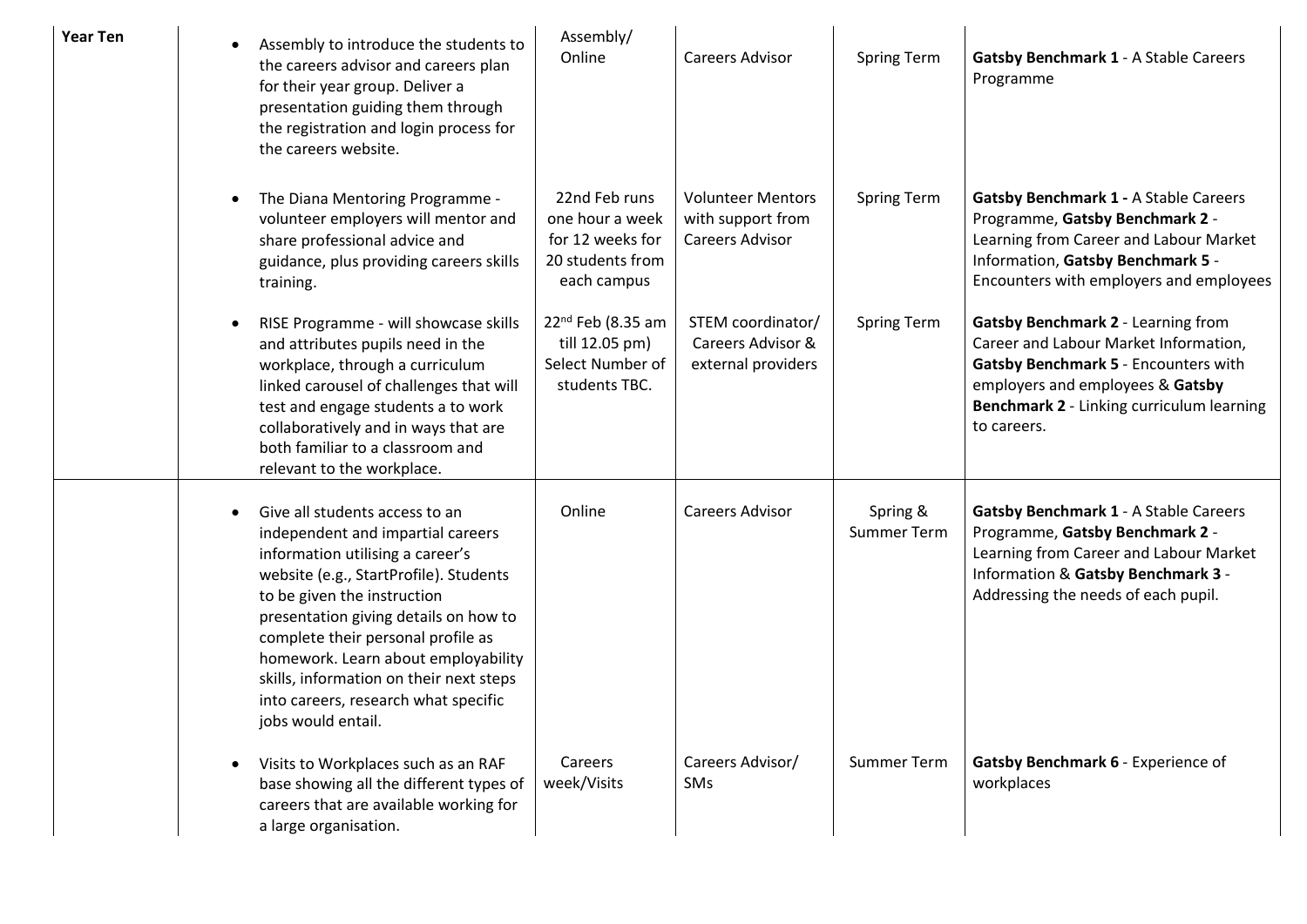|                    | Higher Education visits to universities<br>$\bullet$<br>such as University of Cambridge and<br>Herefordshire University.                                                                                                                                      | Careers<br>week/Visits               | Careers<br>Advisor/SMs                        | Spring &<br><b>Summer Term</b>     | Gatsby Benchmark 7 - Encounters with<br>Further and Higher Education                                                                           |
|--------------------|---------------------------------------------------------------------------------------------------------------------------------------------------------------------------------------------------------------------------------------------------------------|--------------------------------------|-----------------------------------------------|------------------------------------|------------------------------------------------------------------------------------------------------------------------------------------------|
|                    | Virtual Work Experience delivered<br>$\bullet$<br>through AccessHE and Start Profile.                                                                                                                                                                         | Online<br>/Career's week             | Careers Advisor &<br>external providers       | <b>Summer Term</b>                 | Gatsby Benchmark 6 - Experience of<br>workplaces                                                                                               |
|                    | The Brilliant Club works with schools<br>$\bullet$<br>and universities across the UK. They<br>mobilise the PhD community to<br>support students who are less<br>advantaged to access the most<br>competitive universities and succeed<br>when they get there. | Year 10 SM's lead<br>visits          | AG & T coordinator/<br><b>Careers Advisor</b> | Spring &<br><b>Summer Term</b>     | Gatsby Benchmark 7 - Encounters with<br>Further and Higher Education & Gatsby<br><b>Benchmark 4: Linking Curriculum Learning</b><br>to Careers |
|                    | Careers 1:1 Interviews, to specific<br>$\bullet$<br>students identified as needing<br>independent and impartial careers<br>advice.                                                                                                                            | One to one<br>interview as<br>needed | <b>Careers Advisor</b>                        | Autumn, Spring<br>& Summer<br>Term | Gatsby Benchmark 8 - Personal Guidance                                                                                                         |
|                    | <b>Careers Notices via SMHW informing</b><br>$\bullet$<br>students of available upcoming<br>opportunities.                                                                                                                                                    | Online                               | <b>Careers Advisor</b>                        | Autumn, Spring<br>& Summer<br>Term | Gatsby Benchmark 1 - A Stable Careers<br>Programme                                                                                             |
| <b>Year Eleven</b> | Assembly to introduce the students to<br>$\bullet$<br>the careers advisor and careers plan<br>for their year group. Deliver a<br>presentation guiding them through<br>the registration and login process for<br>the careers website.                          | Assembly                             | <b>Careers Advisor</b>                        | Autumn Term                        | <b>Gatsby Benchmark 1 - A Stable Careers</b><br>Programme                                                                                      |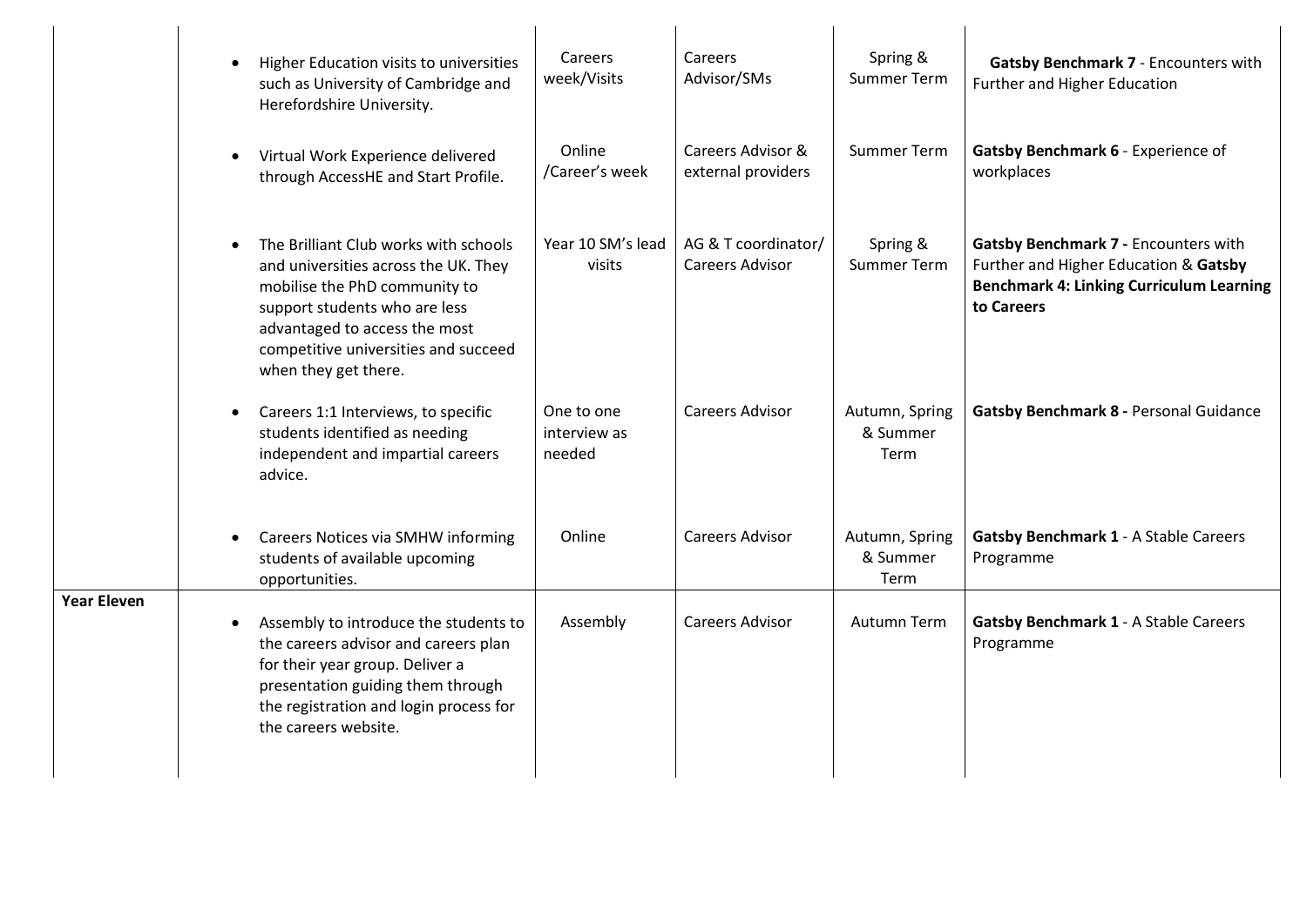| Give all students access to an<br>independent and impartial careers<br>information utilising a career's<br>website (e.g., Start Profile). Students<br>to be given the instruction<br>presentation giving details on how to<br>complete their personal profile as<br>homework. Researching, activities and<br>modules to learn about alternative<br>qualifications and opportunities<br>besides A Levels. Learn about<br>apprenticeships. | Online                                     | <b>Careers Advisor</b>                  | Autumn Term                        | <b>Gatsby Benchmark 1 - A Stable Careers</b><br>Programme, Gatsby Benchmark 2 -<br>Learning from Career and Labour Market<br>Information & Gatsby Benchmark 3 -<br>Addressing the needs of each pupil. |
|------------------------------------------------------------------------------------------------------------------------------------------------------------------------------------------------------------------------------------------------------------------------------------------------------------------------------------------------------------------------------------------------------------------------------------------|--------------------------------------------|-----------------------------------------|------------------------------------|--------------------------------------------------------------------------------------------------------------------------------------------------------------------------------------------------------|
| Careers Talks - Learn about different<br>courses that are available at a variety<br>of universities and apprenticeship<br>opportunities including degree<br>apprenticeships this will be delivered<br>by UK University & Apprenticeship<br>Fairs. Apprenticeship talks from<br>Multiverse.                                                                                                                                               | Careers week                               | Careers Advisor &<br>external providers | Spring &<br><b>Summer Term</b>     | Gatsby Benchmark 2 - Learning from<br>Career and Labour Market Information, &<br>Gatsby Benchmark 5 - Encounters with<br>employers and employees                                                       |
| Careers 1:1 and group Interviews, to<br>give students independent and<br>impartial careers advice.                                                                                                                                                                                                                                                                                                                                       | One to one<br>appointment<br>with all Y11. | <b>Careers Advisor</b>                  | Autumn &<br><b>Spring Term</b>     | Gatsby Benchmark 8 - Personal Guidance                                                                                                                                                                 |
| Sponsors for educational<br>Opportunities (SEO London), help high<br>achieving students in years 11-13<br>broaden their horizons through access<br>to academic, professional and<br>enrichment opportunities.                                                                                                                                                                                                                            | Specific students<br>to be targeted        | Careers Advisor &<br>external providers | Spring &<br><b>Summer Term</b>     | <b>Gatsby Benchmark 1 - A Stable Careers</b><br>Programme & Gatsby Benchmark 7 -<br>Encounters with Further and Higher<br>Education                                                                    |
| Careers Notices via SMHW informing<br>students of available upcoming<br>opportunities, delivered by<br>universities and external providers.                                                                                                                                                                                                                                                                                              | online                                     | <b>Careers Advisor</b>                  | Autumn, Spring<br>& Summer<br>Term | <b>Gatsby Benchmark 1 - A Stable Careers</b><br>Programme                                                                                                                                              |
| Sixth Form assembly to introduce the<br>students to the careers advisor and<br>careers plan for their year group.                                                                                                                                                                                                                                                                                                                        | Assembly                                   | <b>Careers Advisor</b>                  | <b>Spring Term</b>                 | <b>Gatsby Benchmark 1 - A Stable Careers</b><br>Programme                                                                                                                                              |

**Sixth Form**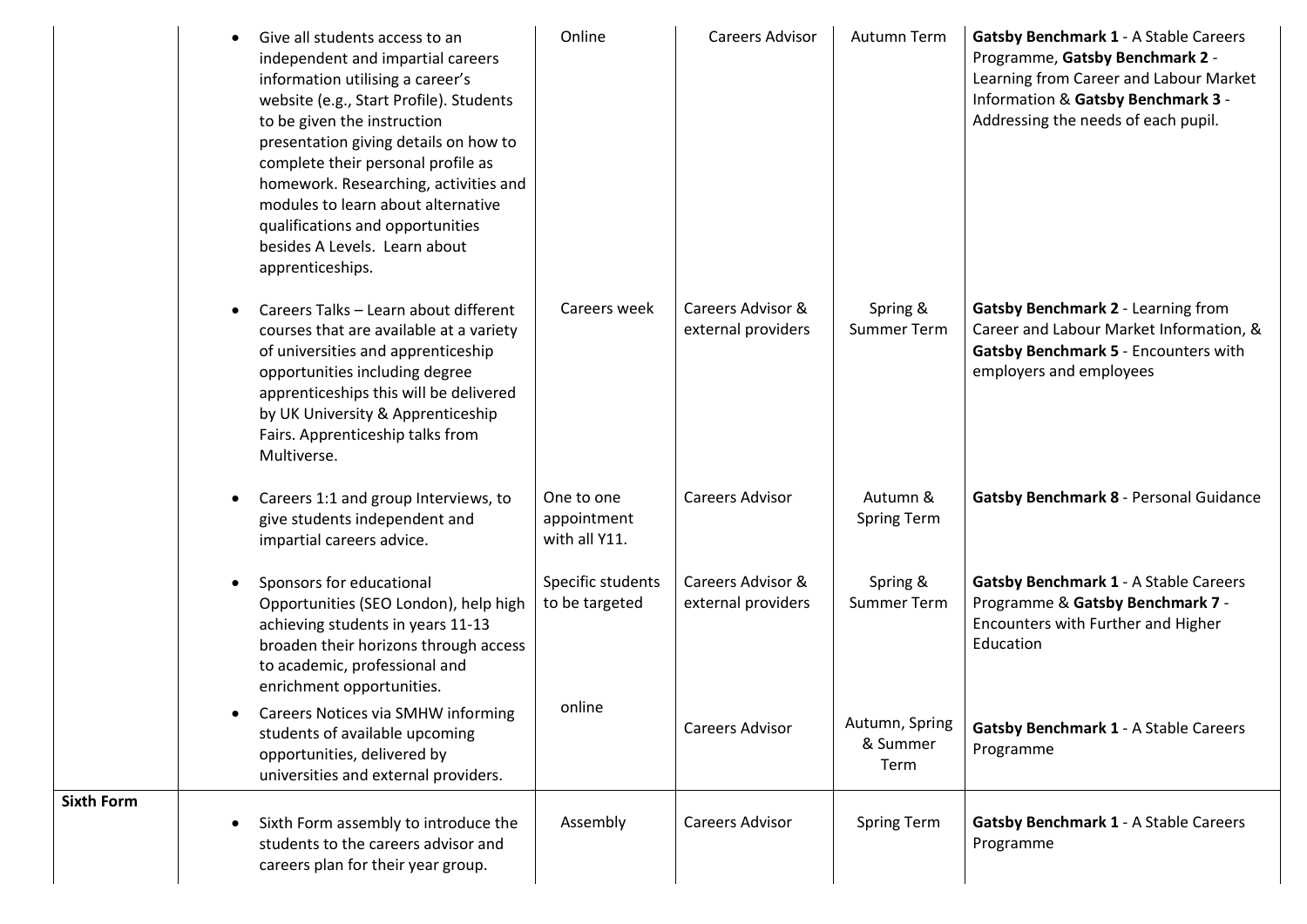| $\bullet$ | Y12 - Aspire Mentoring Programme<br>offered by King's College London.                                                                                                                                                                     | Specific students<br>to be targeted                                    | Careers Advisor &<br>Y12 Progress Lead<br>and University<br>Ambassadors           | Autumn, Spring<br>& Summer<br>Term | <b>Gatsby Benchmark 1 - A Stable Careers</b><br>Programme, Gatsby Benchmark 4: Linking<br>Curriculum Learning to Careers & Gatsby<br><b>Benchmark 7 - Encounters with Further</b><br>and Higher Education |
|-----------|-------------------------------------------------------------------------------------------------------------------------------------------------------------------------------------------------------------------------------------------|------------------------------------------------------------------------|-----------------------------------------------------------------------------------|------------------------------------|-----------------------------------------------------------------------------------------------------------------------------------------------------------------------------------------------------------|
| $\bullet$ | Y12 - Work Experience during term<br>time plus two weeks, sourced by<br>students.                                                                                                                                                         | Work experience<br>week/specific<br>students<br>throughout the<br>year | Sourced by<br>students, supported<br>by Careers Advisor<br>& Y12 Progress<br>Lead | Autumn, Spring<br>& Summer<br>Term | Gatsby Benchmark 6 - Experience of<br>workplaces                                                                                                                                                          |
| $\bullet$ | Y12 - Careers Talks - Workshops<br>delivered by universities such as<br>Oxford Brookes on personal<br>statements and CV writing. Multiverse<br>apprenticeships talks.                                                                     | Career's week                                                          | Careers Advisor &<br>external providers                                           | Spring &<br><b>Summer Term</b>     | Gatsby Benchmark 2 - Learning from<br>Career and Labour Market Information, &<br>Gatsby Benchmark 5 - Encounters with<br>employers and employees                                                          |
| $\bullet$ | Y12 weekly workshops on skills<br>building and work experience<br>delivered to level 2 students.                                                                                                                                          | Specific students                                                      | Careers Advisor &<br>external providers                                           | Spring &<br><b>Summer Term</b>     | <b>Gatsby Benchmark 1 - A Stable Careers</b><br>Programme                                                                                                                                                 |
| $\bullet$ | Y12 Social Mobility Foundation -<br>Supporting disadvantaged students<br>aspire to attending Russell Group<br>Universities.                                                                                                               | Specific students<br>targeted                                          | Delivered by SMF<br>supported by<br>Careers Leader &<br>Y12 Progress Lead         | Spring &<br><b>Summer Term</b>     | <b>Gatsby Benchmark 1 - A Stable Careers</b><br>Programme & Gatsby Benchmark 5 -<br>Encounters with employers and employees                                                                               |
| $\bullet$ | Y12 PwC Pathway to Flying Start -<br>Supporting students to apply for the<br>PwC Degree Apprenticeship, giving<br>them an insight on how to approach<br>online assessments, succeed at<br>interviews and the importance of<br>networking. | Specific students<br>targeted                                          | The Talent Foundry<br>supported by<br>Careers Leader                              | Spring &<br><b>Summer Term</b>     | <b>Gatsby Benchmark 1 - A Stable Careers</b><br>Programme, Gatsby Benchmark 5 -<br>Encounters with employers and employees<br>& Gatsby Benchmark 7 - Encounters with<br>Further and Higher Education      |
| $\bullet$ | Careers 1:1 Interviews, to specific<br>students identified as needing                                                                                                                                                                     | One to one<br>interview as<br>needed                                   | <b>Careers Advisor</b>                                                            | Autumn, Spring<br>& Summer<br>Term | Gatsby Benchmark 8 - Personal Guidance                                                                                                                                                                    |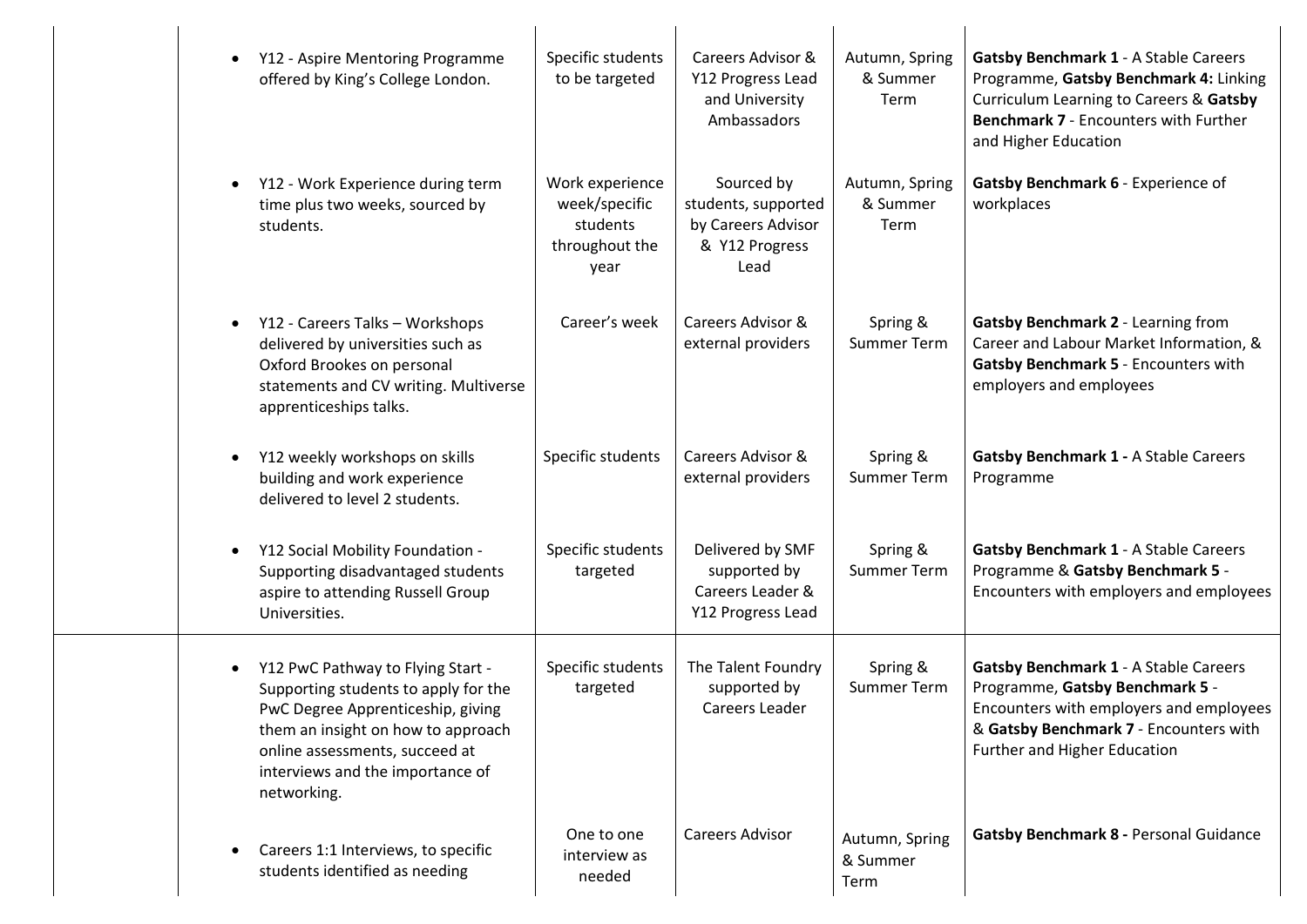| independent and impartial careers<br>advice.                                                                                                                                                                                                         |                                                         |                                               |                                |                                                                                                                                                                                                      |
|------------------------------------------------------------------------------------------------------------------------------------------------------------------------------------------------------------------------------------------------------|---------------------------------------------------------|-----------------------------------------------|--------------------------------|------------------------------------------------------------------------------------------------------------------------------------------------------------------------------------------------------|
| Y12 UK University & Apprenticeship<br>Fairs, students will engage with<br>universities to ask questions regarding<br>courses and employers regarding<br>apprenticeships                                                                              | Calendared event                                        | Careers Advisor &<br>Y12 Progress Lead        | Spring &<br><b>Summer Term</b> | <b>Gatsby Benchmark 1 - A Stable Careers</b><br>Programme, Gatsby Benchmark 5 -<br>Encounters with employers and employees<br>& Gatsby Benchmark 7 - Encounters with<br>Further and Higher Education |
| Y12 Widening participation,<br>Ambassadors from different<br>universities e.g., Queen Mary<br>University of London offer student<br>support with taster sessions, master<br>classes and assistance with<br>admissions.                               | Specific students                                       | Careers Advisor                               | Spring &<br><b>Summer Term</b> | <b>Gatsby Benchmark 1 - A Stable Careers</b><br>Programme & Gatsby Benchmark 7 -<br>Encounters with Further and Higher<br>Education                                                                  |
| Y12 The Brilliant Club works with<br>schools and universities across the UK.<br>They mobilise the PhD community to<br>support students who are less<br>advantaged to access the most<br>competitive universities and succeed<br>when they get there. | Specific students                                       | AG & T coordinator/<br><b>Careers Advisor</b> | Spring &<br>Summer Term        | Gatsby Benchmark 7 - Encounters with<br>Further and Higher Education & Gatsby<br><b>Benchmark 4: Linking Curriculum Learning</b><br>to Careers                                                       |
| Y13 - Careers 1:1 to give students<br>independent and impartial careers<br>advice to support their career<br>journey.                                                                                                                                | Specific students<br>that want<br>interview<br>practice | <b>Careers Advisor</b>                        | Spring &<br><b>Summer Term</b> | Gatsby Benchmark 8 - Personal Guidance                                                                                                                                                               |
| Y13 - Workshops on UCAS, personal<br>statements and CV delivered by<br>universities such as Lincoln University.<br>Finance Talks with Money Matters                                                                                                  | Enrichment day                                          | Careers Advisor &<br>external providers       | Spring &<br>Summer Term        | Gatsby Benchmark 2 - Learning from<br>Career and Labour Market Information, &<br>Gatsby Benchmark 5 - Encounters with<br>employers and employees                                                     |